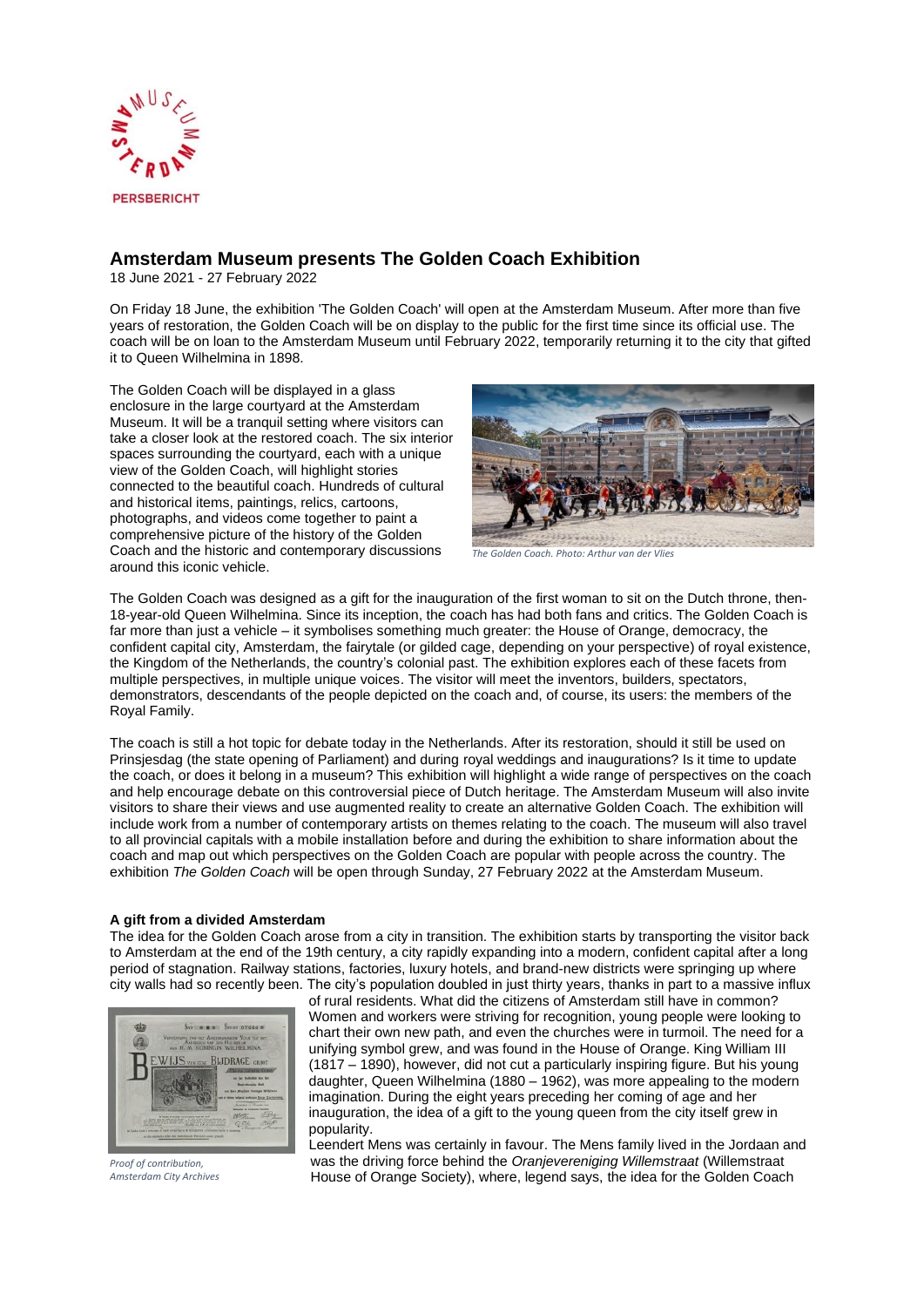was born. The gifts he received from the court as a token of gratitude for his loyalty are on display in the exhibition, including a cigar holder that Queen Regent Emma is said to have made herself. The story of the Mens family and the House of Orange collections on display illustrate that love for the House of Orange was traditionally strong in working-class neighbourhoods like the Jordaan. The Canal side residents also supported the idea of the Golden Coach. But not everyone was as enamoured with the royal family. Amsterdam was also a hub for socialists and anarchists - outspoken opponents of the monarchy, as evidenced by the cartoon *Heintje en Emma in De Roode Duivel* (Heintje and Emma in The Red Devil) from October 1894, which mocked the head of state. Clashes between 'red' and 'orange' followed, and concerns about polarisation grew. The Golden Coach was intended to encourage solidarity. A door-todoor collection campaign invited citizens to contribute, which also became a source of harsh criticism levelled at the 'golden coach'.



*Heintje and Emma in De Roode Duivel, Oct 1894*

## **The Netherlands and the colonies**

The designers of the Golden Coach thought the colonies should be included as well. After all, Queen Wilhelmina became the head of state for not only five million Dutch people, but also half a million people in Suriname and the former Dutch Antilles, and more than 40 million residents in the Dutch East Indies. The exhibition and the audio tour take a deep dive into the relationship between the House of Orange and the colonial world.

The artwork on the coach itself features a number of references to the colonies, including the much-discussed panel 'Hulde der Koloniën' ('Tribute from the Colonies'), painted by Nicolaas van der Waay. To understand these references and the commonly held view of the colonies at the time, *The Golden Coach* takes a look at the colonial exhibition held in 1883 on Museumplein. Around one and a half million Dutch people were introduced to the colonies at this International Colonial and Export Exhibition, and the inventors and creators of the Golden Coach were involved in the exhibit, as well. The Spijker brothers had coaches on display and Nicolaas van der Waay painted allegorical portraits for one of the pavilions. It raises questions about the extent to which they based their depictions of the colonies on the 1883 World Fair. In the exhibition *The Golden Coach*, we see a diverse selection of what the Spijker brothers and Van der Waay must have seen: an abundance of products, raw materials, and cultural items. The organisers of the 1883 World's Fair intended "to bring modern Western civilisation to the colonial wilderness, and to show the colonial wilds to the modern, civilised public in Amsterdam." That is why artists from the Dutch East Indies and Suriname were also included in the exhibition. Artist Nelson Carrilho, descendant of one of the people from Suriname at the world exhibition, reflects on the colonial exhibition and colonialism in his work.



*Panel 'Homage to the Colonies' Photo: Arthur van der Vlies*

## **The Golden Coach dissected**



*Aucan boy Johannes Kojo (Kodjo), 13 years old,*

*exhibited in Amsterdam at the World's Fair in 1883.*

It's no exaggeration to say that every square centimetre of the Golden Coach has a symbolic meaning. That's why one room of the exhibition provides a comprehensive dissection of each part of the coach, using photographs and historical items. Upon closer inspection, we can see a Protestant Bible, a Catholic cross, and a Jewish Torah depicted on the coach. The female figures on the roof represent sources of prosperity: agriculture, trade, shipping, and industry. The coach, with all its symbols, can be seen as the story of the relationship between the Netherlands and the House of Orange.

The Golden Coach was intended to illustrate what the Netherlands had to offer, made by the best craftsmen with the best materials from across the kingdom. The thin layer of gold leaf on teak wood from Java shines through. In a series of videos, the restorers take a closer look at the materials used on the coach and the coach builders' methods. They help us answer questions like why was the Golden Coach intentionally designed to look old when it was completed? And why does the coach now have black instead of white tyres, as it did in 1898? Where was the battery hidden that was needed to power the electric lights, a novelty at the time?

The paintwork deserves extra attention. The original sketches by Nicolaas van der Waay give us a clear picture of what is depicted on each of the four painted panels, including the much-discussed 'Tribute from the Colonies'. This allegorical painting depicts 'the West' (Suriname and the former Antilles) and 'the East' (Indonesia) bringing gifts and paying homage to the Dutch Virgin. The exhibition includes audiovisual presentation that goes into more detail. *Colonies* (2017) by Iswanto Hartono, provides an individual perspective on the panel, which is on display in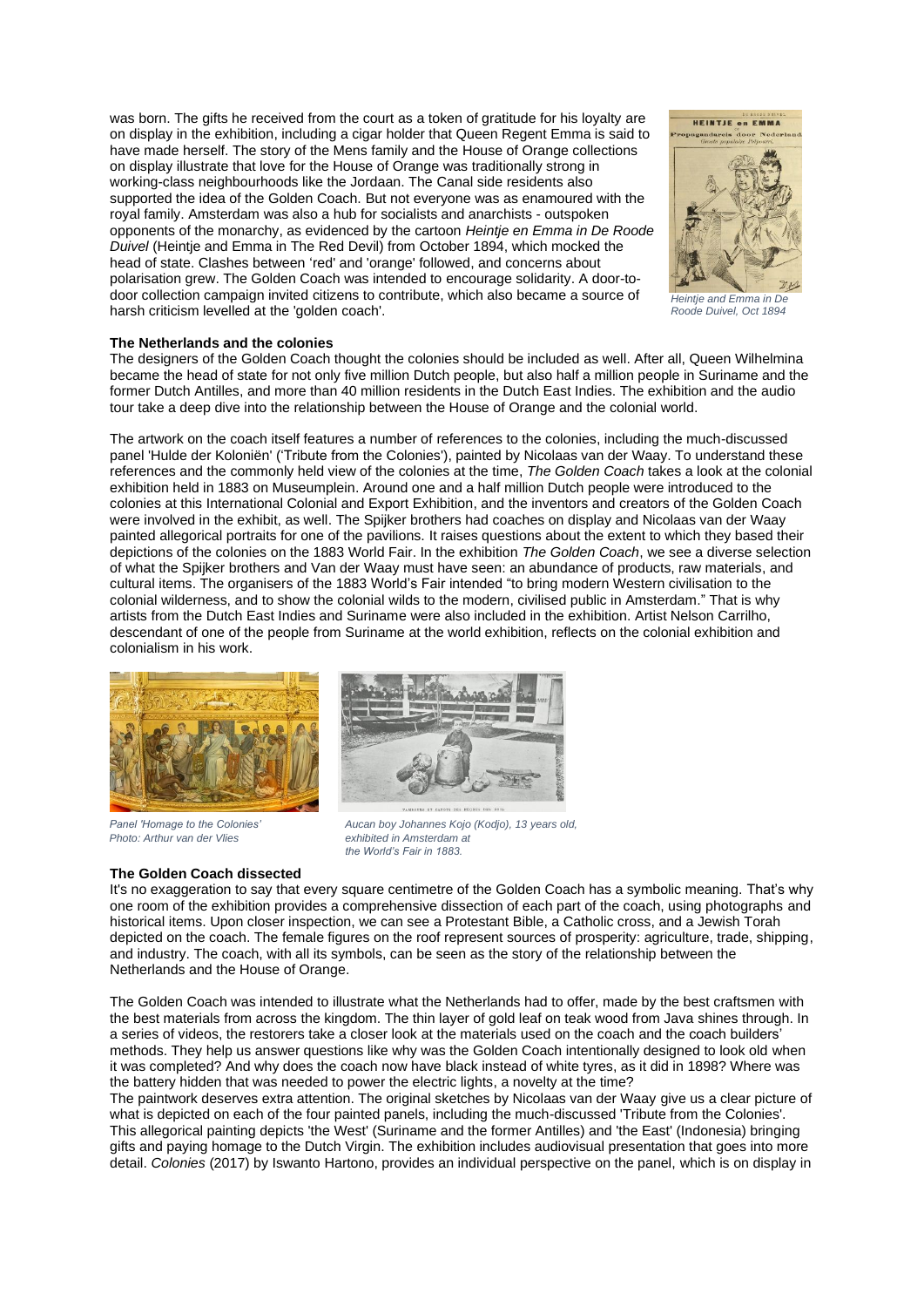### this room.



*Two seated orphan girls sewing,' Van der Waay Amsterdam Museum* 

This room also revolves around the makers of the Golden Coach. An in-depth photo series introduces us to the craftsmen who made the coach. Twelve men spent nearly two years working on the coach at the Spyker factory. In the audio tour, the visitor gets to know one of them, a fitter named C.H. Bos. Through prints and paintings, the visitor will meet the ladies of Tesselschade, Arbeid Adelt and the girls from the city



*Details of the Golden Coach Photo: Arthur van der Vlies*

orphanage, the building that now houses the Amsterdam Museum. They were jointly responsible for the embroidery that covers the interior of the coach and comes in at more than fifteen million stitches. Although the coach was intended for the first woman on the throne, they were the only women to make a craftsman's contribution. This room shines a light on the restoration process, and the Golden Coach's recent restoration is examined in detail.

#### **The coach in use**

In 1898, Queen Wilhelmina was presented with the Golden Coach on the occasion of her inauguration. Souvenirs historical photographs, and archival footage will give visitors get a sense of the inauguration celebrations throughout the kingdom - including in the colonies. But it wasn't until February 1901 that Queen Wilhelmina accepted the gift from the city of Amsterdam and brought the Golden Coach to The Hague by train. The original certificate of transfer is on display in the exhibition. That very same week, she rode in the coach for the first time for her wedding to Duke Hendrik of Mecklenburg. Since then, the Golden Coach has remained in use for festive occasions such as baptisms and weddings. The coach has also been used on Prinsjesdag since 1903, the annual opening of Parliament. In the exhibition, the visitor will learn how the Golden Coach is reserved for royals and when it hits the streets, it is always a ceremonious occasion – a ride in the coach makes the monarch visible, but at the same time emphasises the distance between the monarch and the people. In the exhibition, a procession of valets, postilions, and coachmen is imitated in full regalia. The procession allows the visitor to experience all the ritual and protocol that accompany a tour in the Golden Coach. When the Golden Coach passes by, it is a moving experience for everyone, something the visitor will experience in the large audiovisual presentation that accompanies the procession. In it, the Golden Coach rides through time and the visitor can see the spectators' responses down through the years.

As they follow the procession, the visitors walk towards demonstrators. The Golden Coach is perhaps the most visible symbol of the monarchy, and therefore also a major target of its opponents. In 1966, Provo protesters disrupted the wedding procession of Beatrix and Claus with smoke bombs, and in 1980 the coach was kept off the streets completely for fear of squatters and rioters. The coach was pelted with a bag of white paint in 2002 and still bears the marks of the tea light holder that hit it in 2010. Recent protests have been directed less at the monarchy itself and more at the 'Tribute from the Colonies' panel, the coach, and the effects of colonialism and racism on our society.

This expansive exhibition space also gives an overview of how the coach has been used since 1901, including unique and fascinating stories. For example, in 1949, the Golden Coach was the highlight of a travelling exhibition to support reconstruction. Dutch citizens cycled dozens of kilometres to admire it. At the time, the coach was the symbol of democracy rebuilt. In 2001, shortly after the September 11 attacks in the United States, the coach did ride, but stopped for a few moments outside the U.S. Embassy to acknowledge the Ambassador, and the coach escorts wore more subdued uniforms. The history of the Golden Coach is a journey through moments of communal experience in our society's history.

## **The Golden Coach in the open air**

After all these stories and perspectives on the Golden Coach, visitors will have the opportunity to take a closer look at the coach in a tranquil, outdoor setting. The coach will be housed in a special glass enclosure that will give visitors a 360-view of the coach from every angle. In the audio tour, different narrators will explain the features and artwork depicted on the coach and how it can be interpreted.



*Courtyard at the Amsterdam Museum. Photo Amsterdam Museum, Richard de Bruijn*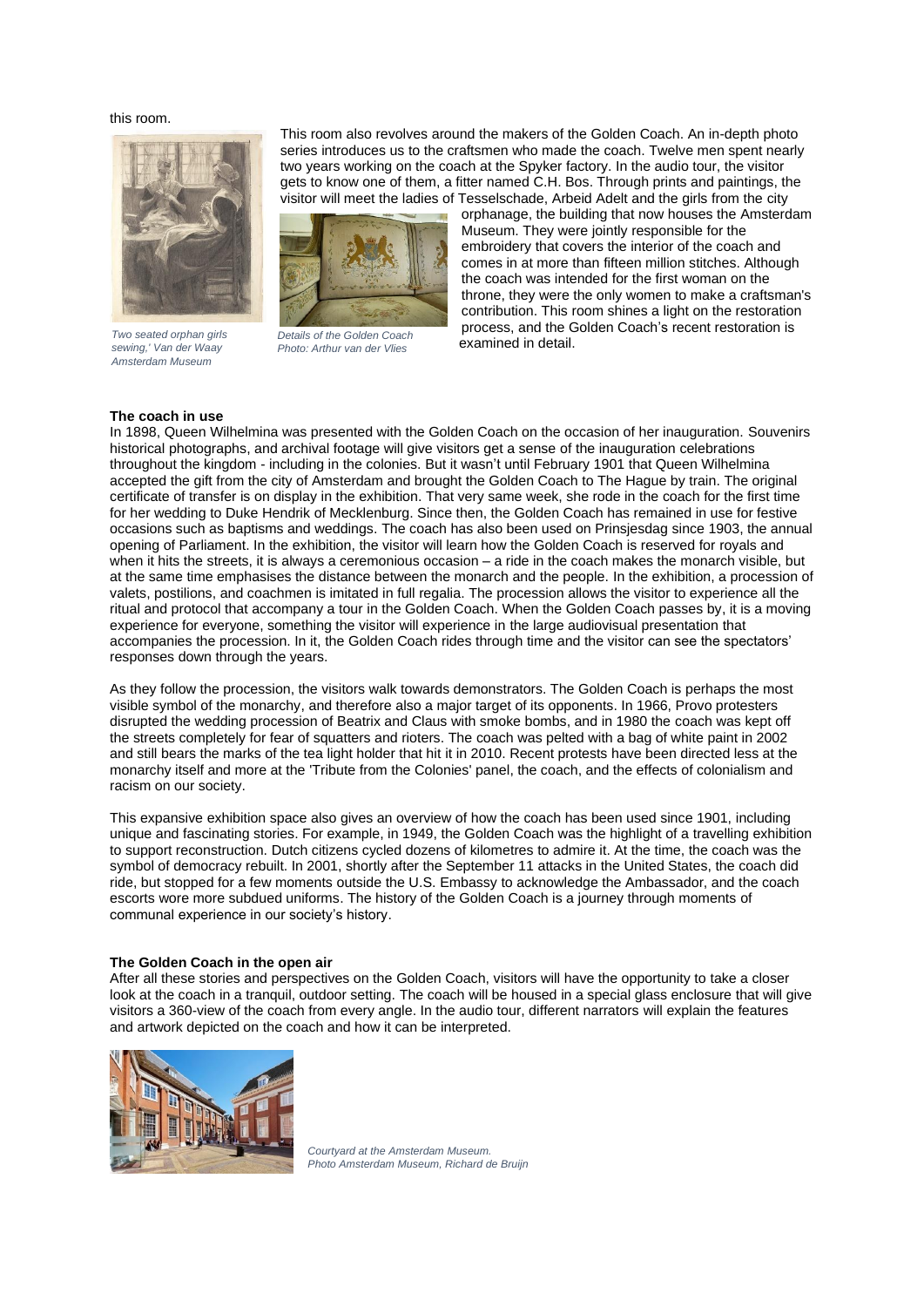## **Research and reflection**

The exhibition ends with a room that invites visitors to share their views on the Golden Coach. What is the meaning of the coach? And what do the visitors think should happen to the coach in the future? A range of diverse perspectives will be presented using video, audio, art, and augmented reality.

The Amsterdam Museum is also venturing outside the museum walls for opinions on the Golden Coach. In order to allow as many voices as possible to be heard in the exhibition programme about the many facets of the Golden Coach, the Amsterdam Museum will be touring the Netherlands with a mobile installation, as soon as Covid-19 restrictions are eased. The installation will provide visitors with information and give them the opportunity to share their personal associations, memories, emotions, and thoughts about the royal coach. The results will be presented in the research room in the exhibition, at www.goudenkoets.nl, and compiled in a research report.





*Mobile installation 'Golden Coach'. Photo: Amsterdam Museum, Iris Duvekot.*

# *Photo: Amsterdam Museum*

# **Artistic reflections**

*The Golden Coach* is, first and foremost, a historical exhibition. Several contemporary works have also been incorporated into the journey through the exhibit. The Amsterdam Gallery has also been completely redesigned for the occasion, with mostly new work about the Golden Coach. The Amsterdam Museum has commissioned sixteen artists to create work that relates to themes raised by the Golden Coach. Erwin Olaf, Brian Elstak, Berend Strik, Sharelly Emanuelson, and up-and-coming talents like AiRich and Serana Angelista, among others, have taken their own experience, knowledge, and craftsmanship and woven them into an artistic commentary on the materiality and iconography of the coach.



*'Deep in me a passionate dream', Nelson Carrilho, 2017 Photo: Tom Benavente*

#### **Audio tour and events**

In a free audio tour accompanying the exhibition, historians, anthropologists, restorers, activists, House of Orange supporters, and others explain various aspects of the Golden Coach. A series of public programs will be scheduled at the Amsterdam Museum and on location during the exhibition. The museum is also organising a academic symposium, workshops, and group tours. Visitors can find the latest information on the Amsterdam Museum website.

Primary and secondary school students and pre-university students will be able to take part in a special educational programme that will focus on discussing themes around the Golden Coach. Urban Myth, Theater De Krakeling and STIP theatre productions have created a family-oriented performance (8 +) entitled: 'The Golden Coach - the gift that nobody wanted' with Birgit Schuurman and Tarikh Janssen about the young crown princess Wilhelmina and the young Kwadjo from Suriname, who discuss the ways in which power can be taken for granted. The performance will be staged in theatres across the country from September 2021 to February 2022.

#### **Book**

This exhibition will also be accompanied by a special edition publication. The colourful, 164-page book contains in-depth essays on the genesis and ritual dimensions of the Golden Coach, its recent restoration, and the links with our colonial past. The book is published by WBOOKS and will be available from June 2021 in the museum shop, in bookstores, and online for €24.95.

#### **Extra long duration**

*The Golden Coach* opens to the public on Friday, 18 June 2021 and runs through Sunday, 27 February 2022. Due to Covid-19 restrictions, there will be a maximum number of visitors allowed into the exhibition per time slot. In order to give as many people as possible the opportunity to visit the exhibition and to view the Golden Coach in an unrushed way, while still respecting safety measures, the lender has agreed to extend the exhibition for longer than initially planned. The exhibition will be on display for more than eight months.